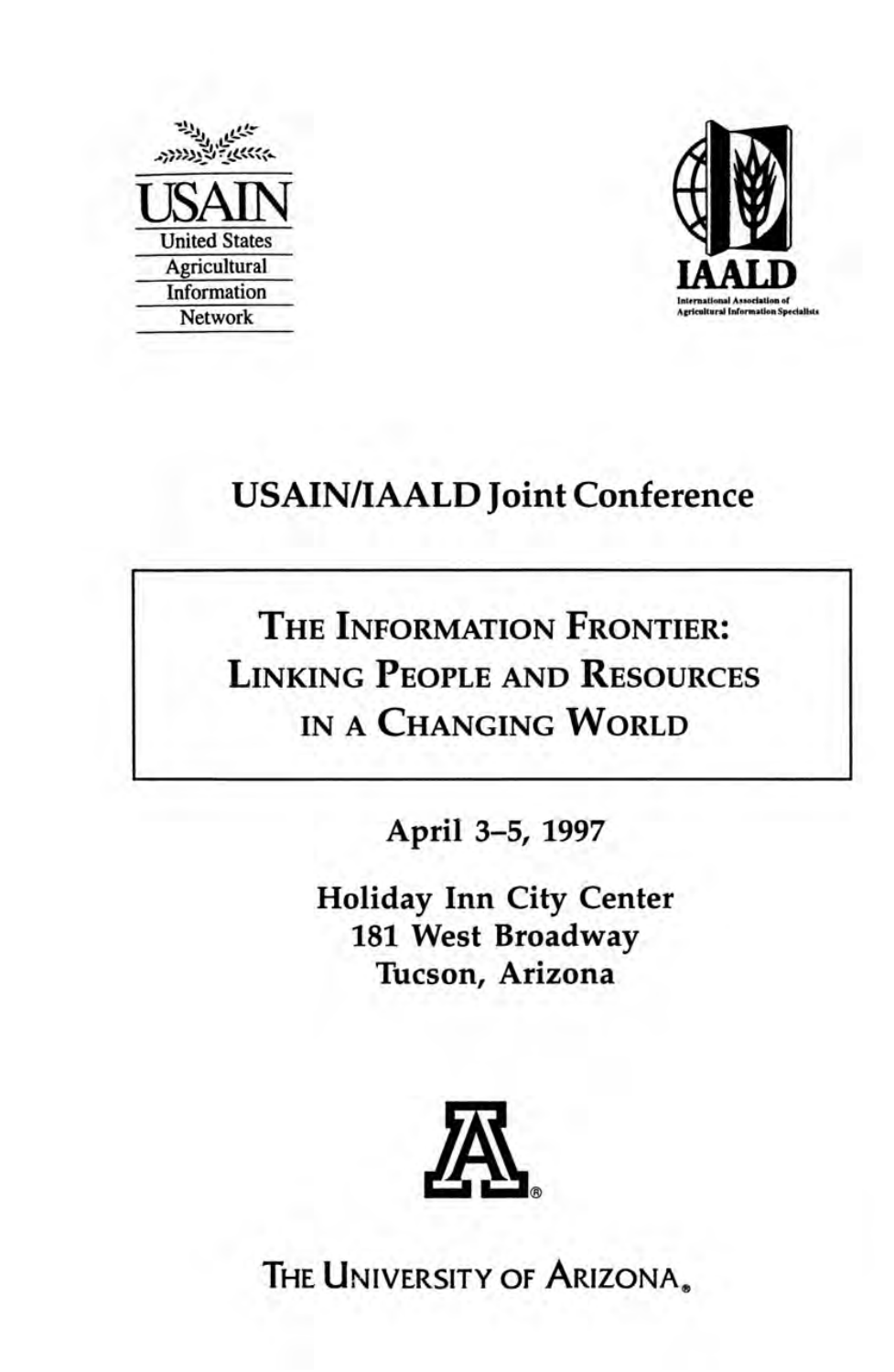### **USAINIIAALD Exhibitors**

Annual Reviews, Inc. Beman Associates CAB International Chemical Abstracts Service Dun & Bradstreet Food and Agriculture Organization of the United Nations IAALD International Food Information Service John Wiley & Sons, Inc. Knight-Ridder Information National Information Services Corporation Oryx Press R.R. Bowker Silver Platter Information Special Libraries Association The Economist Intelligence Unit The Research Libraries Group, Inc. U.s. National Agricultural Library USAIN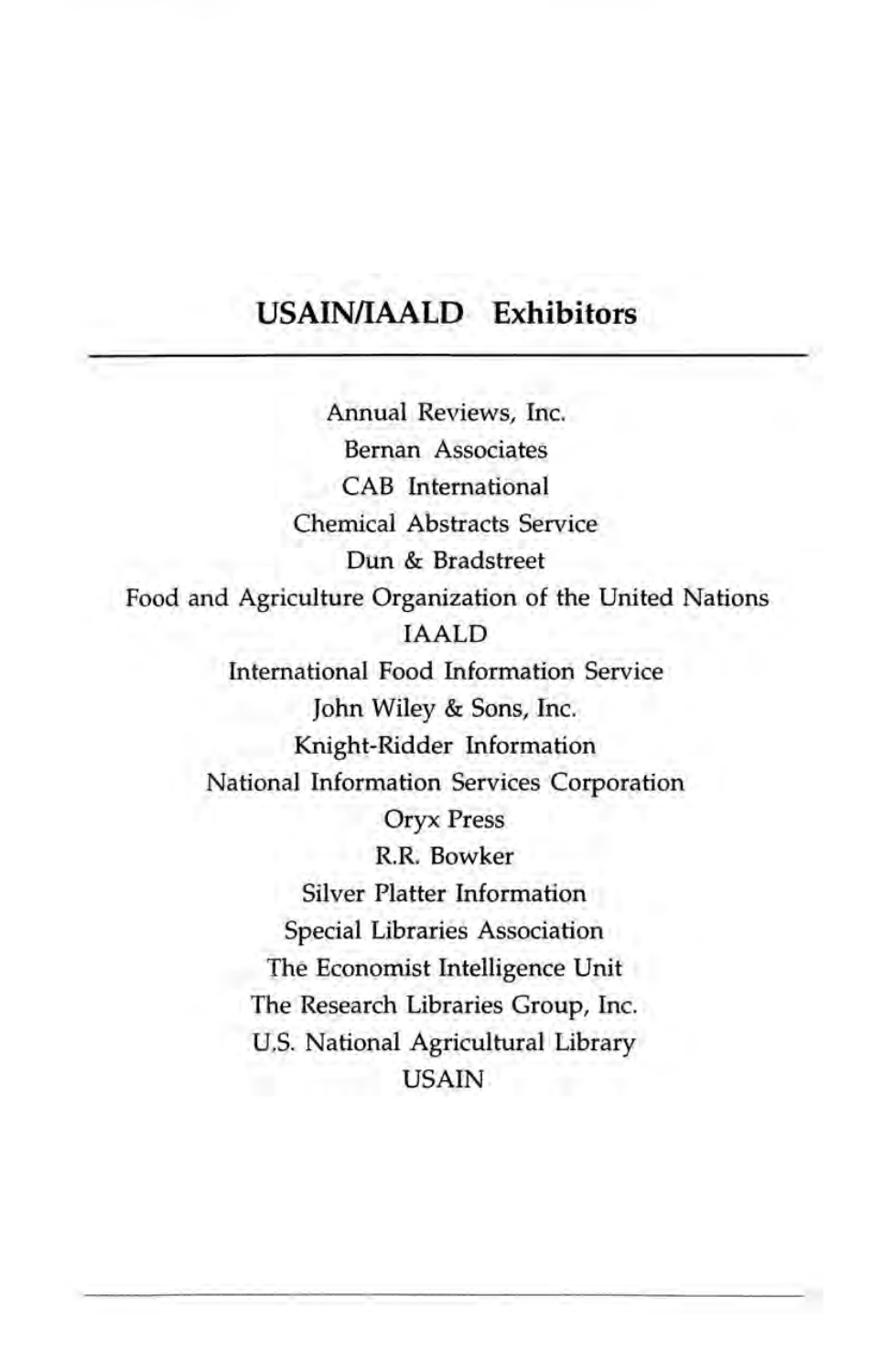# Welcome and Bienvenidos

On behalf of USAIN and IAALD, I welcome you to the beautiful Sonoran Desert in the heart of the sunny Southwestern United States. This conference promises to be unique, not only in its setting, but for the opportunity it brings us to discuss shared interests and ideas with colleagues from over 35 countries throughout the world. It also is the first time the two associations have jointly sponsored a conference.

The Conference Planning Committee has organized an actionpacked three-day program for you. Included are six guest speakers who will address diverse themes ranging from networked information services to rural community information needs. **In** addition, there are four contributed paper sessions, a poster session, and several reports to be given on special activities, that together provide insights into our collective experience as information professionals. To bring as broad a perspective as possible to the conference, we also have a variety of exhibits for you to visit. We urge you to spend time at each one to learn more about currently available products and services. Finally, we hope you will take advantage of the learning experiences provided by our seven pre-conference workshops.

Together, we are moving forward into the new frontier of the twenty-first century, facing the common challenges of technological change, organizational restructuring, and increased competition. Through forums such as this, we can begin to develop the partnerships and skills we will need to chart a dynamic and innovative course for the future. It is our hope that you will leave feeling enriched both by the content of the conference and by the new friendships you have made. We welcome you all and wish you an enjoyable stay in Tucson!

> Barbara Hutchinson Chair, USAIN /IAALD Conference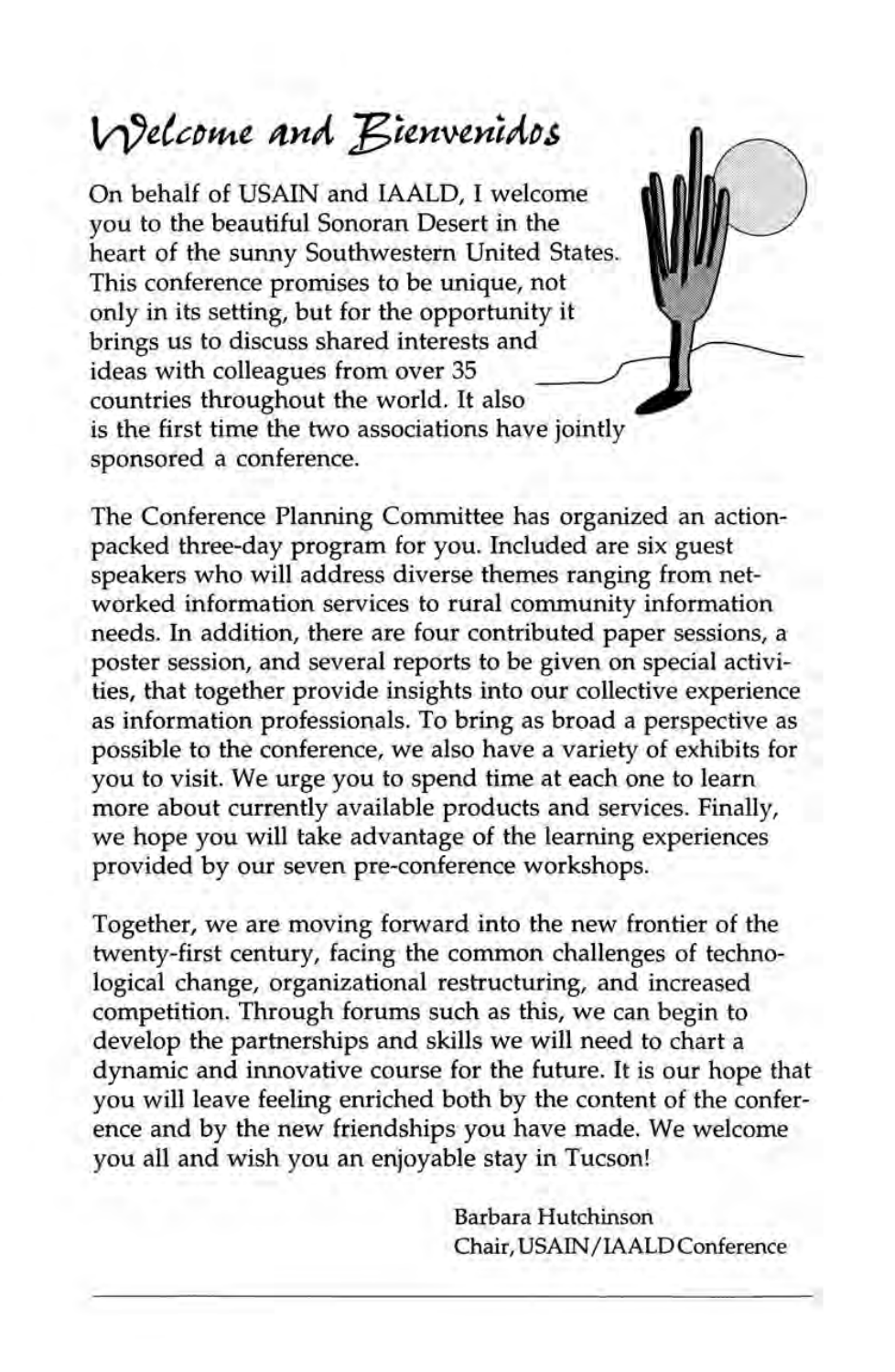### USAIN/IAALD Joint Conference

THE INFORMATION FRONTIER: LINKING PEOPLE AND RESOURCES IN A CHANGING WORLD

April 3-5, 1997 Holiday Inn City Center, Tucson, Arizona

*Pre-Conference Workshops — Wednesday, April 2* 

*All Day Workshop* 

### Living in the Learning Organization: Change Support and Process Improvement

This workshop will: a) introduce the disciplines of the learning organization; b) facilitate a discussion of the pertinence of that framework to the challenge of strategic transformation of library services; c) report the results of utilizing process improvement methodology to gain cost efficiencies and improve the quality for customers of today's library services, and d) learn about the change support strategies that can assist the massive change efforts needed to transform our libraries. In addition, the University of Arizona Library experience will be shared.

Location: *Tambo* 

Facilitators: *Shelley Phipps,* Assistant Dean for Team Facilitation, The University of Arizona, and Consultant for the Association of Research Libraries Office of Management Services; and *Carrie Russell,* PITcrew Team member at The University of Arizona.

*(Lunch not included)* 

### *Aiorning Workshops*

1) Advanced Internet and World Wide Web Advanced search techniques and search engines, FTP, downloading and more. Hands-on practice.

Location: *UA Science-Engineering Library 311* 

Facilitators: *Laura J. Bender* and *Ann Eagan,* The University of Arizona Library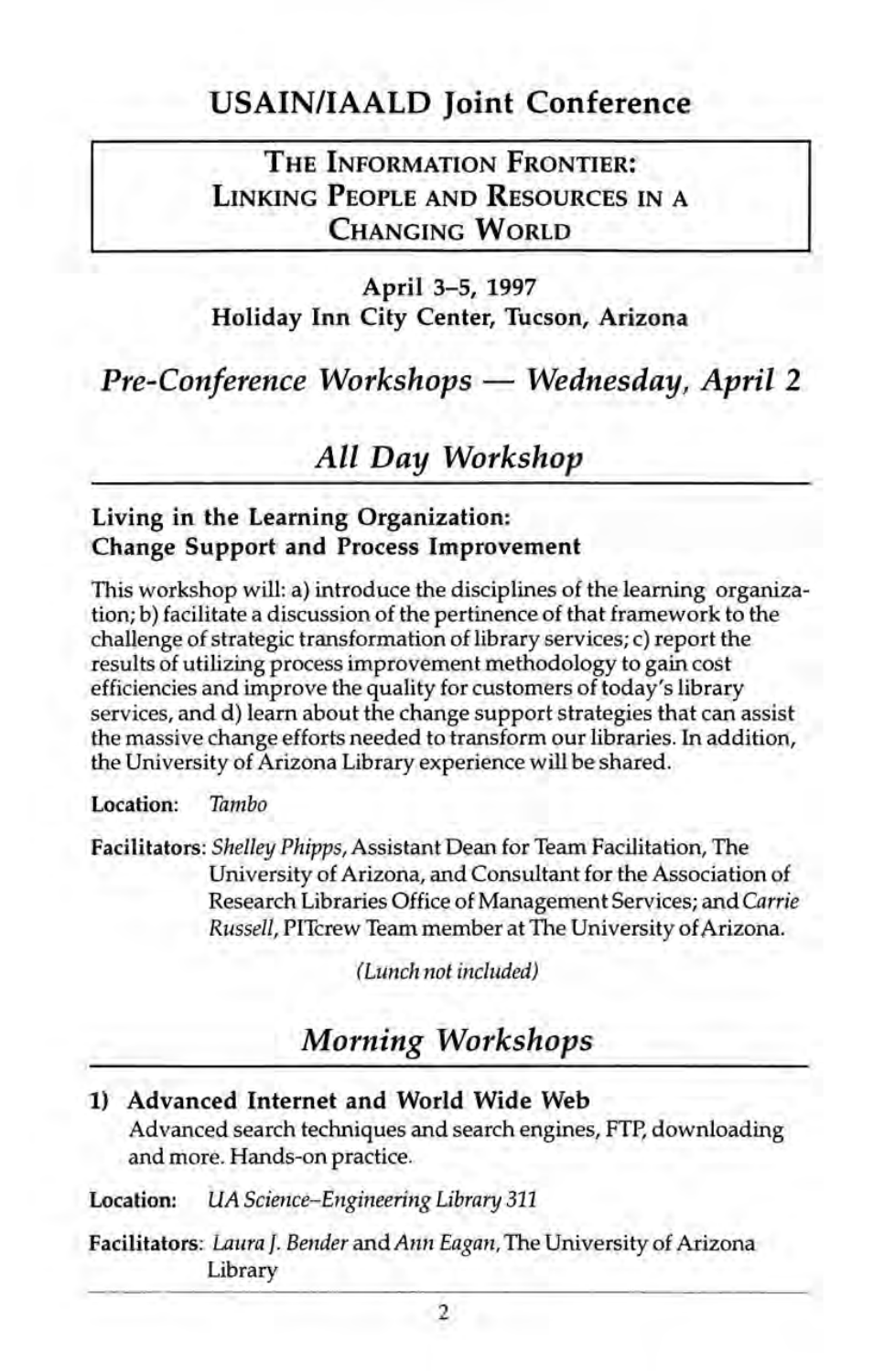### **2) AGRICOLA: Trends and Tips**

**Location:** *Broadhurst* 

**Facilitator:** *Deborah Richardson,* U.S National Agricultural Library

- **3) Bringing GIS to Library Users: Introduction and Overview**  Learn about geographic information systems and how to use them in libraries.
- **Location:** *Arizona Health Sciences Library*
- **Facilitator:** *Craig Wissler,* The University of Arizona, Advanced Resource Technology Lab

### *Afternoon Workshops*

**1) Introduction to the Internet and World Wide Web**  Introduction to Internet terms, history, utilities, and resources. Handson practice.

**Location:** *UA Science-Engineering Library 311* 

**Facilitators:** *Laura J. Bender* and *Ann Eagan,* The University of Arizona Library

#### **2) CAB ABSTRACTS Update and Workshop**

**Location:** *Regency* 

**Facilitator:** *Christina Cunliffe,* CAB International

#### **3) AGRICOLA**

**Location:** *Broadhurst* 

**4) FSTA** 

**Location:** *Orpheum* 

**Facilitator:** *John Metcalfe,* International Food Information Service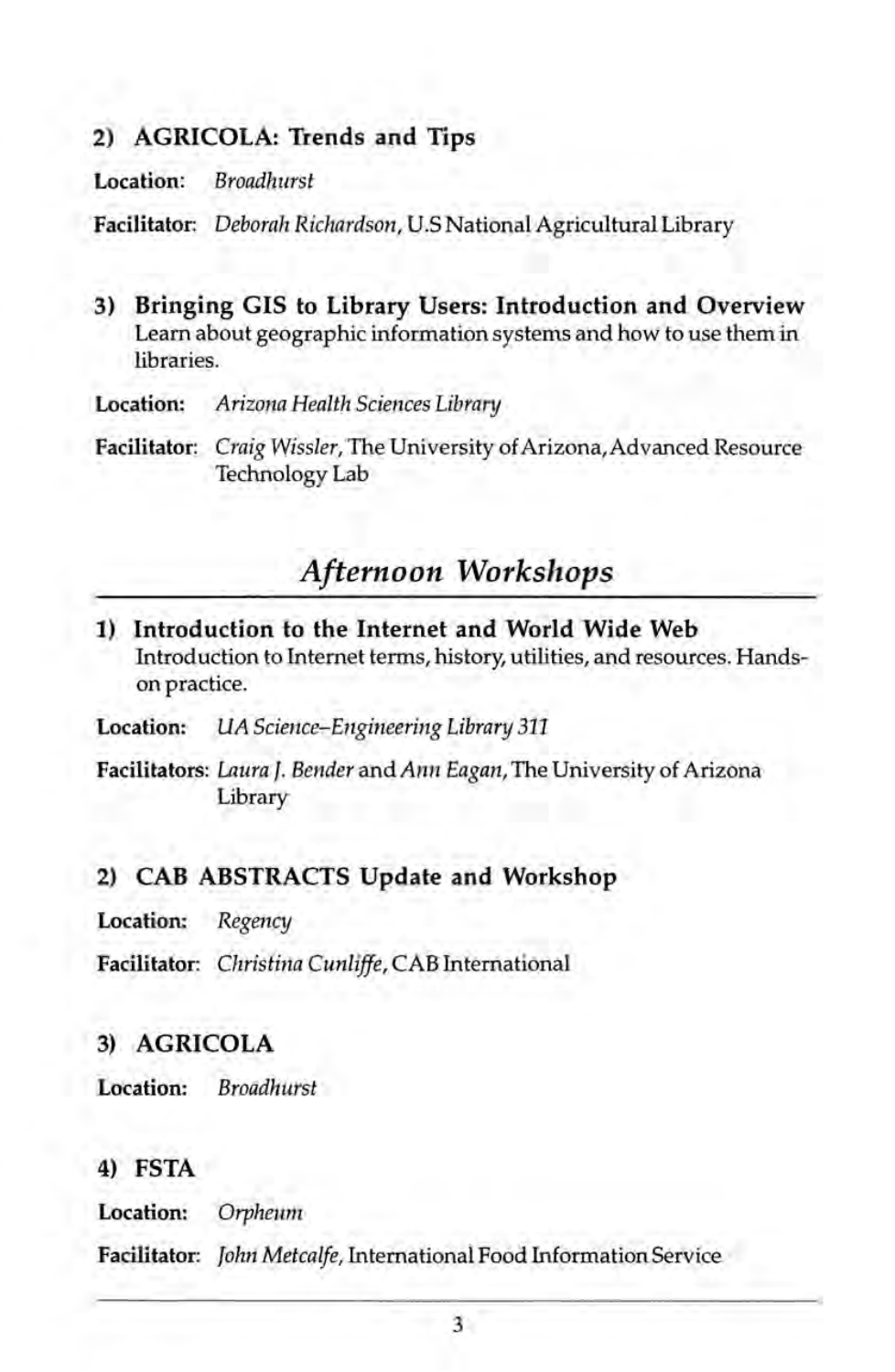### **USAIN/IAALD Joint Conference**

### **THE INFORMATION FRONTIER: LINKING PEOPLE AND RESOURCES IN** A **CHANGING WORLD**

### **April** 3-5, **1997 Holiday Inn City Center, Tucson, Arizona**

### *Wednesday, April 2*

| $7:45 - 5:00$ | Registration                                                                                                                                                    | Foyer |
|---------------|-----------------------------------------------------------------------------------------------------------------------------------------------------------------|-------|
|               | Preconferences (see Preconference Workshop section)                                                                                                             |       |
| $9:00 - 5:00$ | <b>IAALD Executive Board Meetings</b>                                                                                                                           | Forum |
| $4:00 - 8:00$ | <b>Exhibits Open</b>                                                                                                                                            | Foyer |
| $6:00 - 8:00$ | <b>Informal Icebreaker Event</b><br>Foyer<br>Sponsored by USAIN and The University of Arizona's<br>Arid Lands Information Center<br>- hors d'oeuvres and drinks |       |

### *Thursday, April 3*

| $7:30 - 8:45$ | <b>USAIN Executive Council Meeting</b>                                                               | Embassy            |
|---------------|------------------------------------------------------------------------------------------------------|--------------------|
| $8:00 - 9:00$ | <b>Continental Breakfast with Exhibitors</b>                                                         | Foyer              |
| $8:00 - 5:00$ | Registration                                                                                         | Foyer              |
| $9:00 - 9:15$ | <b>Introductions and Welcomes</b><br>From the presidents of USAIN and IAALD, and<br>Conference Chair | <b>Empire East</b> |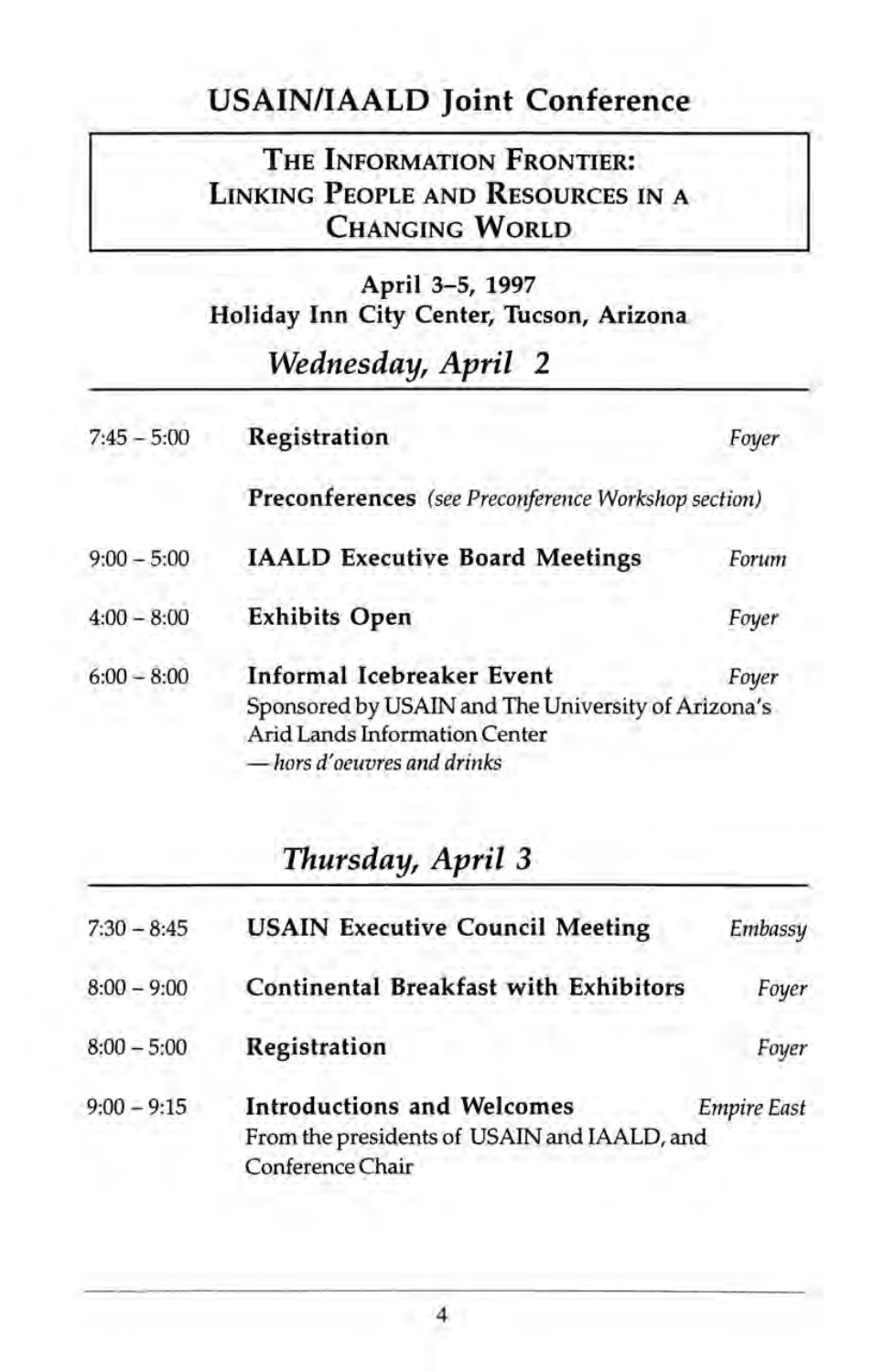- 9:15 -10:15 Keynote Speaker, *Dr. Marcos Kisil, Empire East*  W.K. Kellogg Foundation, "Provider *IUser*  Relationship in Information Systems: The Perspective of the Developing World" Moderator: *Barbara Hutchinson* (The University of Arizona)
	- 10:15 10:45 Refreshment Break with Exhibitors *Foyer*
	- 10:45 12:00 Concurrent Papers I (International)

*Session One: Strategic Planning: Managing Change* 

*Empire Central*  Moderator: *Jodee Kawasaki* (Montana State University)

1) Enjoying the Privatisation Process and Thriving in Periods of Dramatic Change: A Case Study From the Agricultural Documentation Sector *Tim Cullen* (Natural Resources Institute, UK)

2) WAICENT: The World Agriculture Information Center *Joseph Judy* (FAO, Rome)

3) The German Agricultural Information Network (Deutsches  $Agran informationsetz$ ,  $DAINet$   $-$  Goals, State of the Art and Future Perspectives

J. M. *Pohlmann,* and H. *Friedrich* (Zentralstelle fur Agrardokumentation und information (ZADI), Germany)

*Session Two: Designing Information Tools* 

*Empire East*  Moderator: *Kay Mowery* (Georgia Experiment Station Library) (Spanish translation available)

1) Adapting a Second Generation Integrated Library System (lLS) and Extending it to Users Worldwide via the Internet *Corinne de Gracia, Edith Hesse, Jane Johnson, Fernando Garcia, Miguel Efren Orozco, Estela Amador and Jose Juan Caballero* (CIMMYT Library, Mexico)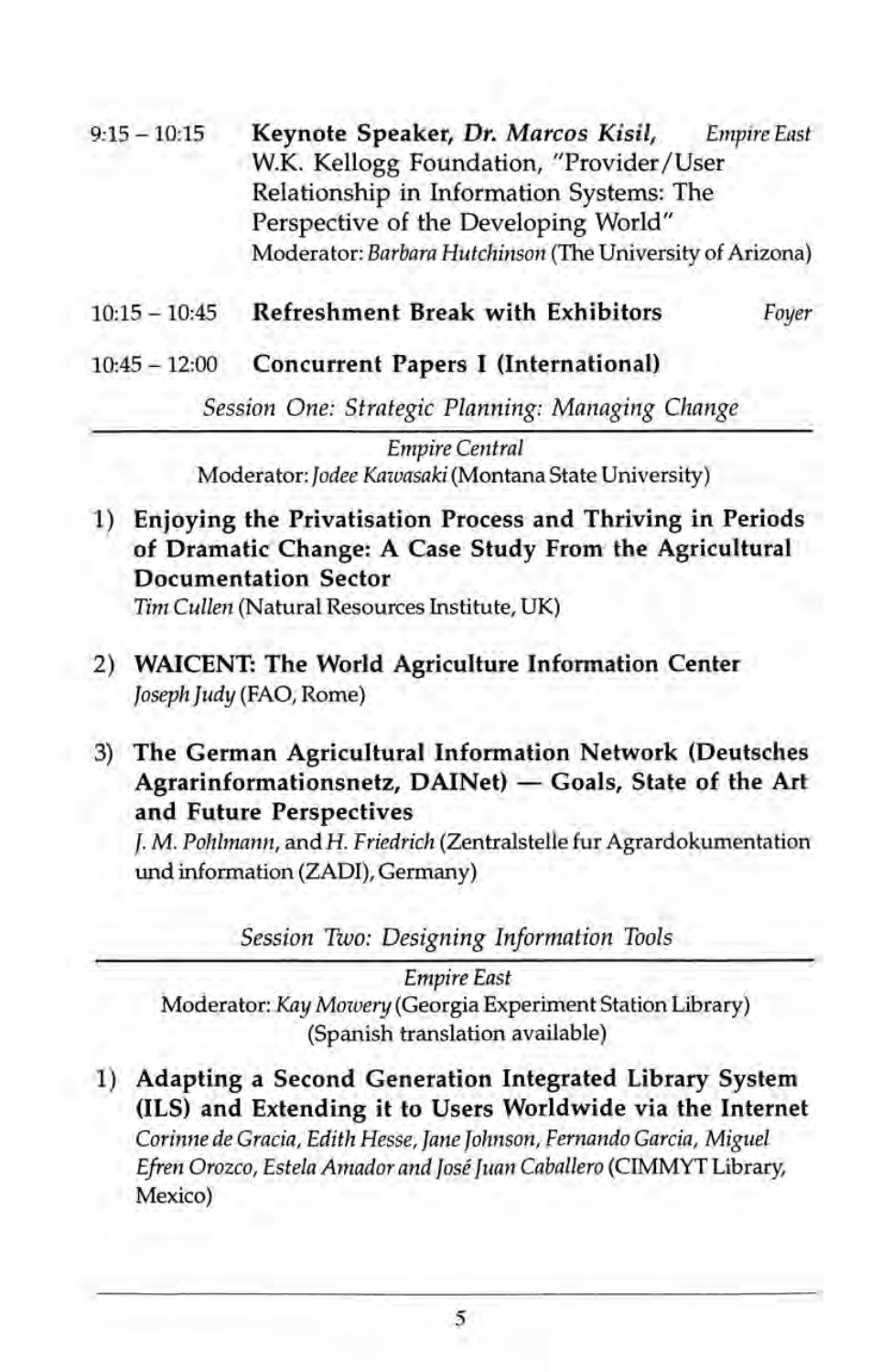2) Semi-Arid Tropical Crops Information Service (SATCRIS). A Decade Later: Impact of this Service on Agricultural **Scientists** 

S. *Srinivas,* V. *Venkatesan,* and S. *Prasannalakshmi* (ICRISAT, India)

3) AGRINET Integrated Information System (AilS) of Sri Lanka: An Information System for Library Automation in Developing Countries

N. U. *Yapa* (International Irrigation Management Institute, Sri Lanka)

- $12:00 1:30$ Luncheon *Starlight*  Speaker: *Thiendou Niang,* CTA, "Information Partnerships in a Changing World  $-$  a view from Africa, the Caribbean, and the Pacific" International visitors and sponsors are presented Moderator: *Jan van der Burg*
- $1:30 2:45$ Concurrent Papers II (International)

*Session One* 

*Empire East*  Moderator: *Ann Fiegen* (The University of Arizona) (Spanish translation available)

- 1) Smallholder Agriculture in Peru: Access to Information *Marita Acha* (Centro Peruano de Estudios Sociales, Peru)
- 2) International Electronic Partnerships in Management of Grey Literature

*Elizabeth Goldberg* (Centro Internacional de Agricultura Tropical (CIAT), Colombia)

3) CAB International's CD-ROM Sponsorship Programme: Some New Initiatives

*Qiaoqiao Zhang, Margot Bellamy* and *Stephen Rudgard* (CAB International, UK)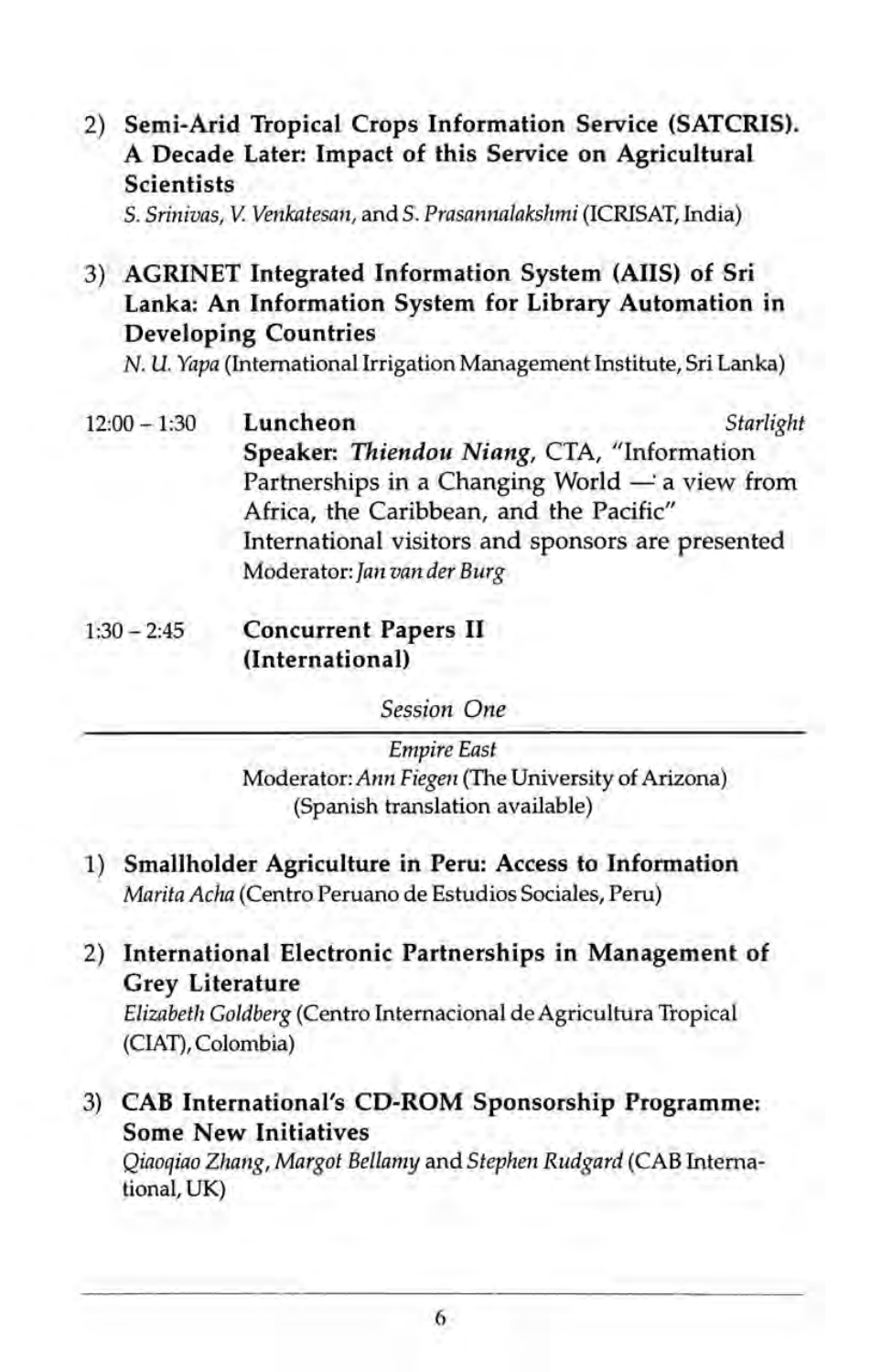### *Session Two*

*Empire Central*  Moderator: *Anita Battiste* (University of Florida)

### **1) Off the Dirt Track: Connecting Australian Beef Producers to the Internet**

*Tricia Lamer* (CSIRO - Tropical Beef Centre, Queensland,Australia)

2) **Improving Access to Agricultural Information in the Rural Areas in Fiji** 

*Peter Walton* (Pacific Regional Agricultural Programme, Fiji)

3) A "Web Without Frontiers": Building European Partner**ships on the Internet** 

*Chris Addison* (Communique, Ireland) and *Peter Ballantyne* (ECDPM, The Netherlands)

*Session Three* 

*Empire West*  Moderator: *Eleanor Mathews* (Iowa State University)

- **1) Accomplishments of the U.S.lCentral and Eastern European Agricultural Libraries Roundtable**  *Pamela Andre* (National Agricultural Library, USA) and *Michal Demes*  (Institute of Scientific and Technical Information for Agriculture, Slovak Republic)
- 2) **Progress in Computerization, Activities in Czech Republic**  *Dr. Jana Skladalova* (Institute of Agricultural and Food Information, Czech Republic)
- 3) **Present State and Possible Future Role of AGRIS in the Library Community**

*Tomaz Bartol* (Slovenian National AGRIS Centre, Slovenia)

### 2:45 - 3:15 **Refreshment Break with Exhibitors** *Foyer*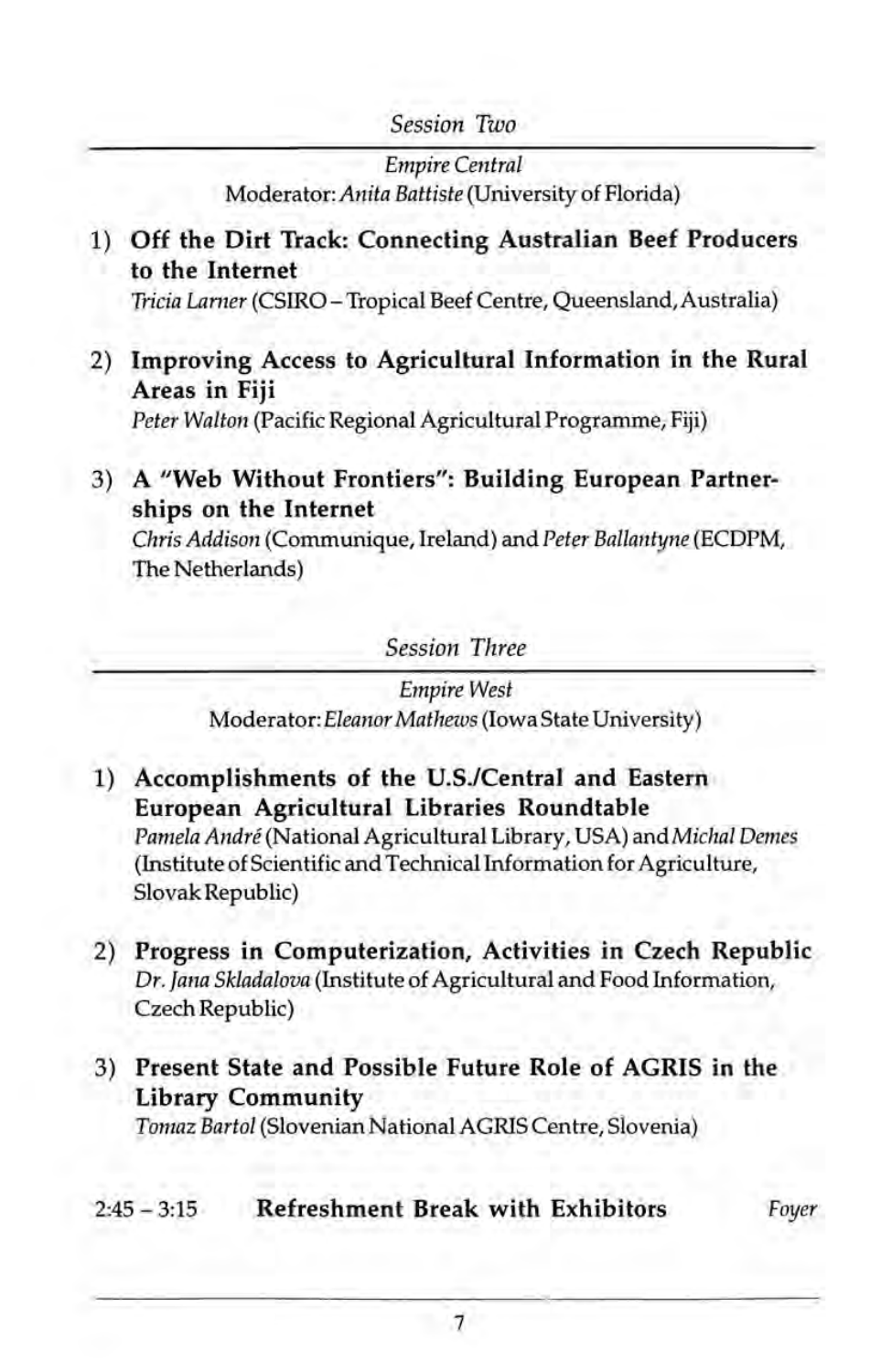3:15 - 5:00 **Poster Sessions and Demonstrations** *Patio Room* 

**• Designing a Web Resource on Aridic Soils of Israel and the U.S.**  *Carla Long Casler* and *Michael Haseltine* (Arid Lands Information

Center, USA)

**• Facilitating Access to Agricultural and Natural Resource Information in Developing Countries: What Roles for European Cooperation?** 

*Tim Cullen* (Natural Resources Institute, UK) and *Peter Ballantyne*  (ECDPM, The Netherlands)

- **SDI at STPC**  *JoAnn De Vries* and *Katherine Wern* (University of Minnesota, USA)
- **Developing a Rangeland Management Web Site for the Agricultural Network Information Center (AgNIC)**  *Mitchel* P. *McClaran, Michael Haseltine,* and *Jeanne Pfander* (The University of Arizona, USA)
- **Ten Best Ways to Search AGRICOLA Through FirstSearch**  *Lutishoor Salisbury* (University of Arkansas, USA)
- **The State Information System within the Purview of the Slovak Ministry of Agriculture**  *Jan Simko, Michal Oemes,* and *Marcela Chrenekova* (Institute of Scientific and Technical Information for Agriculture {lSTIA), Slovak Republic)
- **The AgroWebClub Project**  *Marcela Chrenekova, Michal Oemes, Jan Simko* (Institute of Scientific and TechnicalInformation for Agriculture (ISTIA), Slovak Republic)
- **Croatian Natural Sciences Information System: Agriculture**  *Nikola Kezic* and *Jadranska Stojanovski* (University of Zagreb and Institute Rudjer Boskovic)
- **EXAGRI Project: Availability and Accessibility of Agricultural Information from Small Farmers in Brazil**  f. *Bombini de Moura* and N. *Puga-Nass* (Universidade de Sao Paulo, Brazil)

6:00-7:00 **Happy Hour** *Courtyard*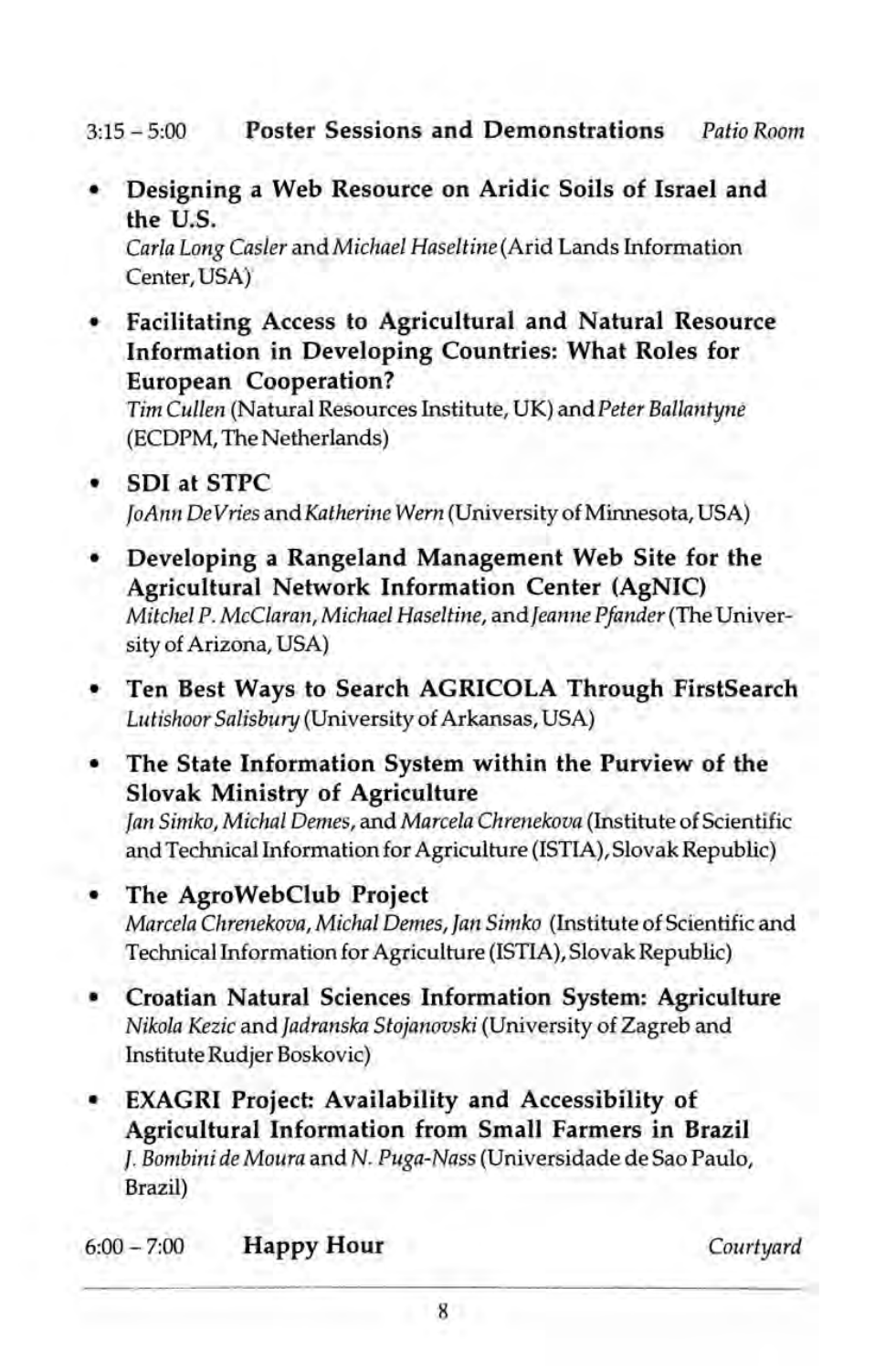| <b>Mexican Dinner</b><br>Starlight                                               |  |
|----------------------------------------------------------------------------------|--|
| Sponsored by The University of Arizona Library<br>and the College of Agriculture |  |
| Moderator: Pam André (U.S. National Agriculture Library)                         |  |
| Remarks by Dean Carla Stoffle and Vice-Provost and Dean                          |  |
| Eugene Sander                                                                    |  |
| Guest Speaker, U.S.D.A. Agricultural Research Service                            |  |
| (ARS) Administrator, USA                                                         |  |
|                                                                                  |  |

### Friday, April 4

| $8:00 - 9:00$   | Continental Breakfast with Exhibitors                                                                                                                                                              | Foyer |
|-----------------|----------------------------------------------------------------------------------------------------------------------------------------------------------------------------------------------------|-------|
| $8:00 - 12:30$  | Registration                                                                                                                                                                                       | Foyer |
| $9:00 - 10:15$  | Keynote Speaker: Dr. Charles McClure, Empire East<br>Syracuse University, "Developing Networked<br>Information Services: Strategies and Issues"<br>Moderator: Toni Powell (University of Kentucky) |       |
| $10:15 - 10:45$ | <b>Refreshment Break with Exhibitors</b>                                                                                                                                                           | Foyer |
| $10:45 - 11:55$ | <b>Concurrent Papers III</b><br>(Extension and Distance Education)                                                                                                                                 |       |
|                 | Session One: Breakout Session                                                                                                                                                                      |       |

*Empire West*  Moderator: *Toni Powell* (University of Kentucky)

Federal Information Policies for Networked Information Services

*Dr. Charles McClure* 

*Session Two: Strategic Planning: Managing Change* 

*Empire Central*  Moderator: *Rita Fisher* (Washington State University)

1) The Value of Information in Agricultural Research *Keith* W. *Russell* (U.S. National Agricultural Library, USA)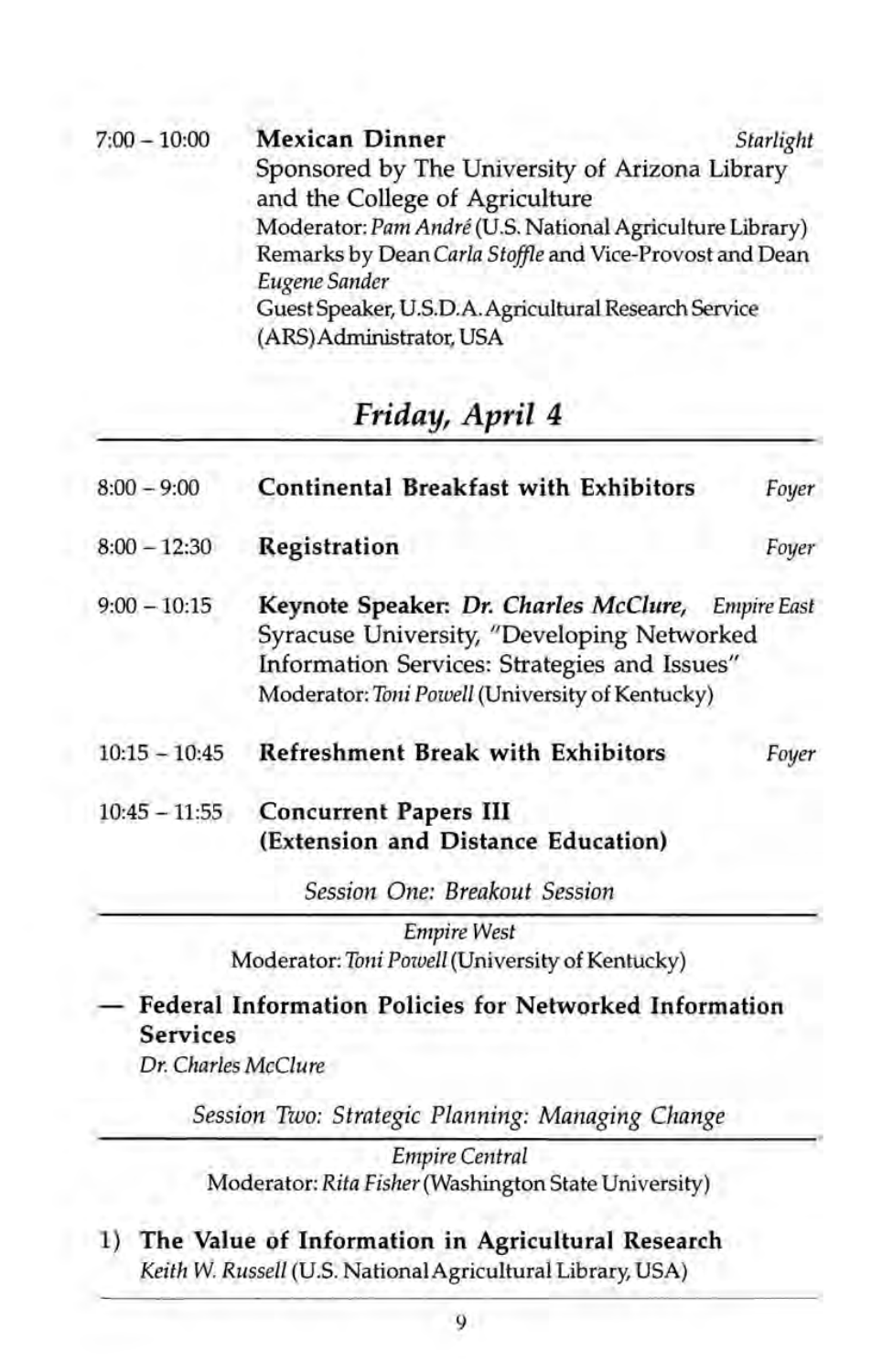- 2) **It's a Matter of Context: Successfully Managing the High-Tech Project**  *Tim Lynch* (Mann Library, Cornell University, USA)
- 3) **Why Should a Cataloging Department Hire a Metadata Specialist? and, Are There Any Out There?**  *Janet* A. *McCue* (Mann Library, Cornell University, USA)

*Session Three: Web Site Demonstrations* 

*Empire East* 

Moderator: *Sharon Fujitani* (California Polytechnic State University) (Spanish translation available)

1) **INFOMINE: Unique Web Resource for Agricultural Information** 

*Charlene* M. *Baldwin* and *Steve Mitchell* (University of California, Riverside, USA)

- 2) **How the WWW Redefines the Role of Information Specialists Working inthe Fields of Nutrition and Agriculture**  *Dr. Roy Ackmann* (Nutrition Information Center, University of Giessen, Germany)
- 3) **AgEcon Search: Research in Agricultural Economics**  *Patricia Rodkewich* (University of Minnesota, USA)
- $12:00 1:30$ **Lunch on Own**

| $1:30 - 3:00$ | <b>Agricultural Network Information</b><br>Center (AgNIC) Symposium                                                                                                                                                                                                                                  | <b>Empire East</b> |
|---------------|------------------------------------------------------------------------------------------------------------------------------------------------------------------------------------------------------------------------------------------------------------------------------------------------------|--------------------|
|               | Pam André (US National Agricultural Library), Nancy<br>Eaton (Iowa State University, USA), Carla Stoffle (Univer-<br>sity of Arizona, USA), Jan Kennedy Olsen (Cornell Univer-<br>sity, USA) and Rebecca Bernthall (University of Nebraska,<br>Lincoln, USA) set the stage for AgNIC Web site demon- |                    |
|               | strations.<br>National Agricultural Library - Richard Thompson and<br><b>Bill Feidt</b><br>Iowa State University - Ina Pour-El                                                                                                                                                                       |                    |
|               | University of Arizona-Jeanne Pfander and Dr. George Ruyle<br>Moderator: Edith Hesse (CIMMYT Library)                                                                                                                                                                                                 |                    |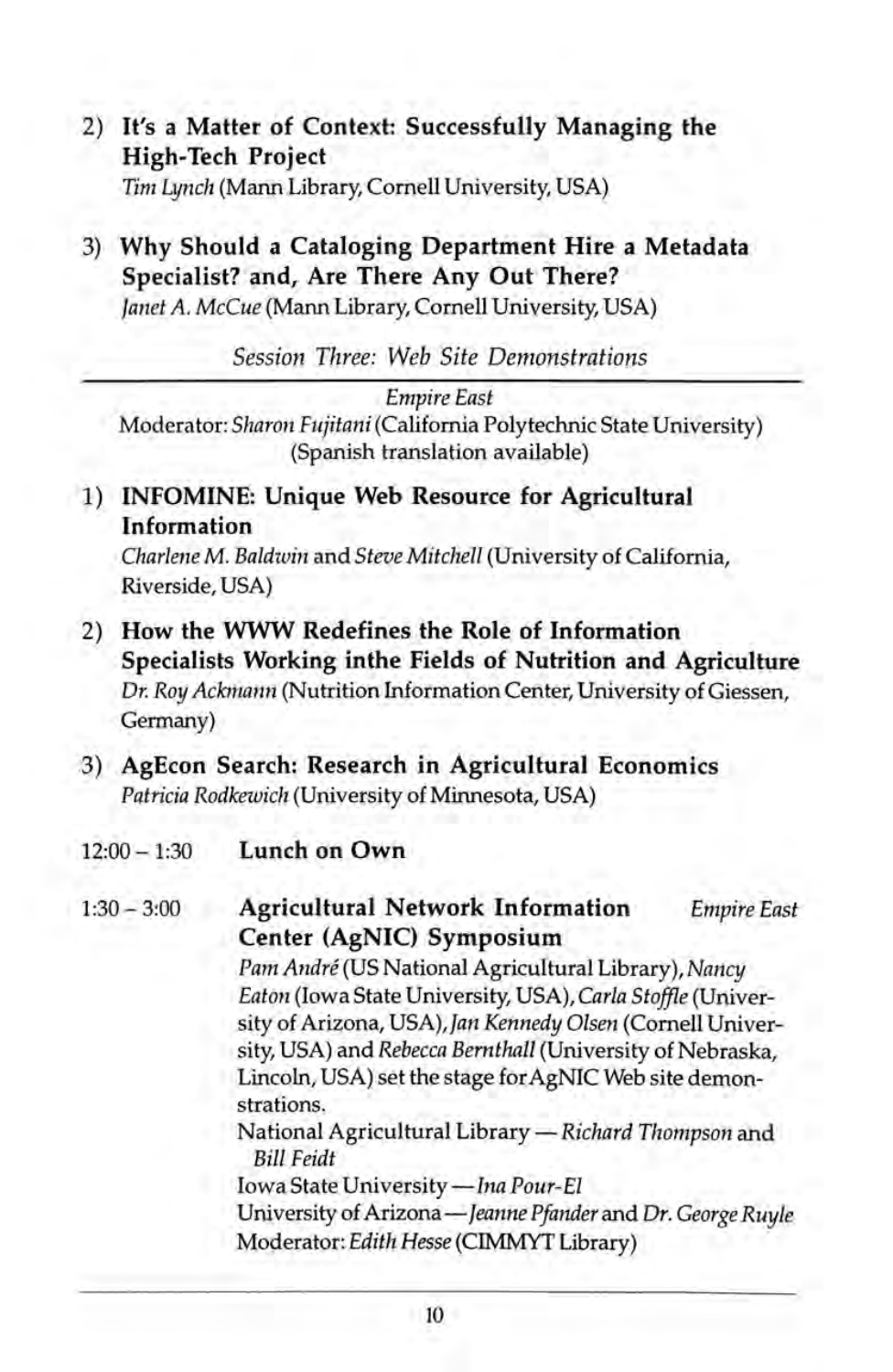| $3:00 - 4:00$  | Demonstrations by Vendors<br>and Colleagues, Refreshments Break                                                                                                                                                                                                                             | Foyer        |
|----------------|---------------------------------------------------------------------------------------------------------------------------------------------------------------------------------------------------------------------------------------------------------------------------------------------|--------------|
| $4:00 - 5:30$  | U.S. National Preservation Program: program<br>update and announcement of new initiative for<br>an agricultural information digital archive<br>Presenters: Sam Demas, Co-Chair, USAIN National<br>Preservation Program Steering Committee, and Evelyn<br>Frangakis, NAL Preservation Office |              |
| $6:30 - 10:00$ | <b>Southwestern Dinner Event</b><br>- Buses will start departing from Holiday Inn at 6:00 p.m.                                                                                                                                                                                              | Corona Ranch |

| эипииц, арни э                                                                                                                                                                                                                                                                                                                                     |                                |  |
|----------------------------------------------------------------------------------------------------------------------------------------------------------------------------------------------------------------------------------------------------------------------------------------------------------------------------------------------------|--------------------------------|--|
| Registration                                                                                                                                                                                                                                                                                                                                       | Foyer                          |  |
| <b>USAIN General Membership Meeting</b>                                                                                                                                                                                                                                                                                                            | <b>Broadhurst</b>              |  |
| <b>Continental Breakfast with Exhibitors</b>                                                                                                                                                                                                                                                                                                       | Foyer                          |  |
| Keynote Speaker: Gary Paul Nabhan, Empire East<br>Author and Director of Research at the Arizona-<br>Sonoran Desert Museum, "Giving Communities a<br>Voice by Integrating Regional, Multicultural<br>Knowledge into Information Resources"<br>Moderator: Barbara Hutchinson, The University of Arizona                                             |                                |  |
| <b>Refreshments with Exhibitors</b>                                                                                                                                                                                                                                                                                                                | Foyer                          |  |
| <b>Concurrent Interest Group Panel Presentations</b>                                                                                                                                                                                                                                                                                               |                                |  |
| Social Issues:<br>Bridging Traditional Knowledge of Place with<br>Technical Environmental Knowledge<br>Chair: Irwin Weintraub, Rutgers University<br>Gary Paul Nabhan and Kimberly Buck, both from the Arizona-<br>Sonoran Desert Museum, will discuss a unique project they are<br>working on to collect and make available cultural knowledge of | Plaza East                     |  |
|                                                                                                                                                                                                                                                                                                                                                    | traditional peoples in Mexico. |  |

### *Saturday, April 5*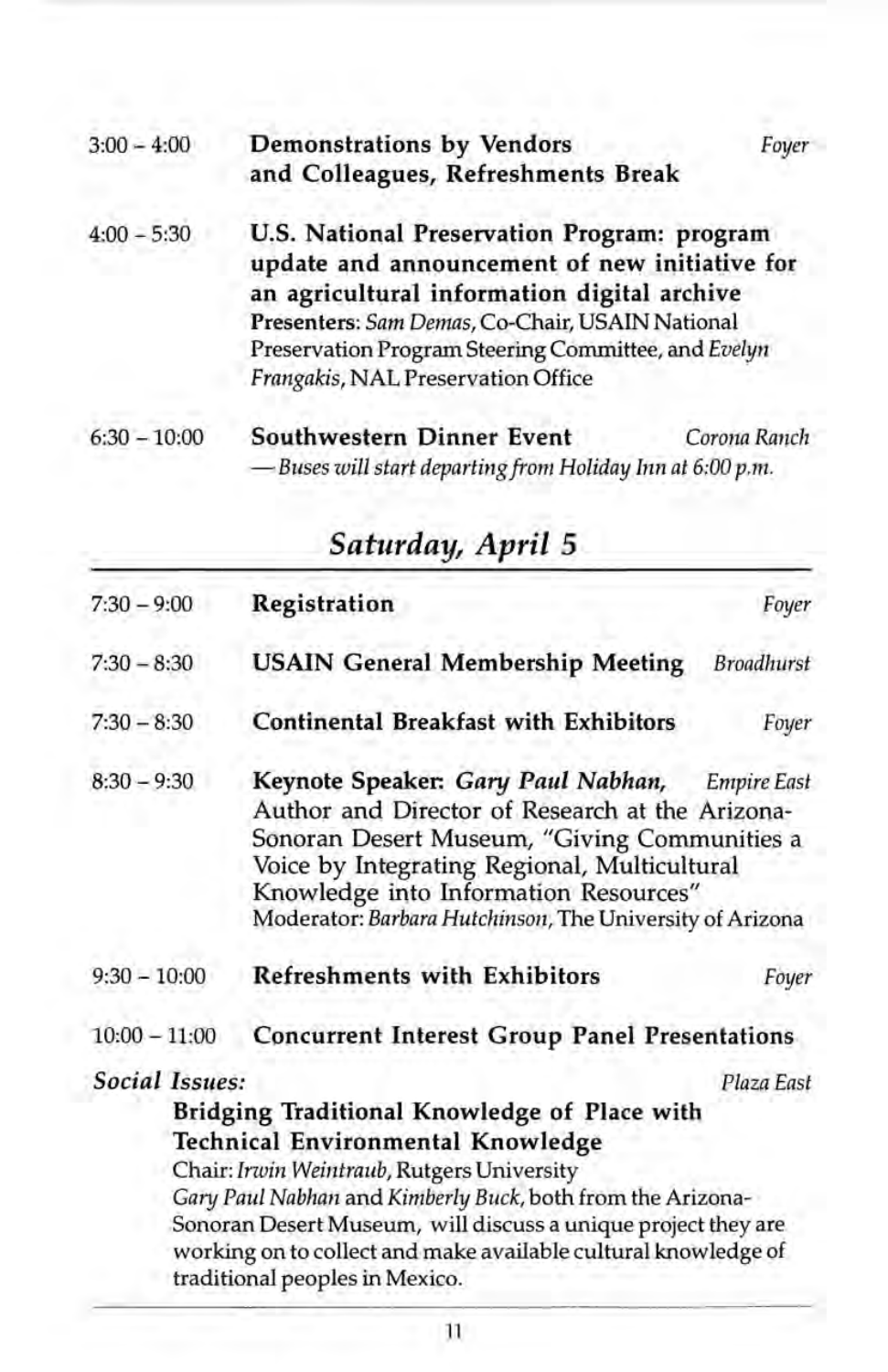#### *Document Delivery: Empire East*

### • Document Delivery for a Global Clientele: Prospects for the 21st Century

Chair: B. *Ponnappa* (University of Tennessee) (Spanish translation available)

### • CAL-CISTI partnership for Document Delivery

*Victor Desroches,* Director, Canadian Agricultural Library and Information Management Services of Agriculture and Agri-Food Canada

#### • Docline

*Mary McCarthy,* Head of Access Services, Arizona Health Sciences Library, The University of Arizona

### • Ariel Software for Document Delivery

*John A. Eilts,* Ariel Product Manager, The Research Libraries Group, Inc.

### *Collection Management and Rural Information: Forum*  • Agricultural Grey Literature, Alternative Literature, and State and Local Documents: Problems and Solutions for Information Management

Chairs:

*Tim McKimmie* (New Mexico State University) *andJodee Kawasaki*  (Montana State University)

#### Speakers:

*Patricia Rodkewich,* University of Minnesota *Peggy Johnson,* University of Minnesota *Diana Farmer,* Kansas State University *Karl Schneider,* U.S. National Agricultural Library *Carol Warringer,* University of Arkansas Appropriate Technology Transfer for Rural Areas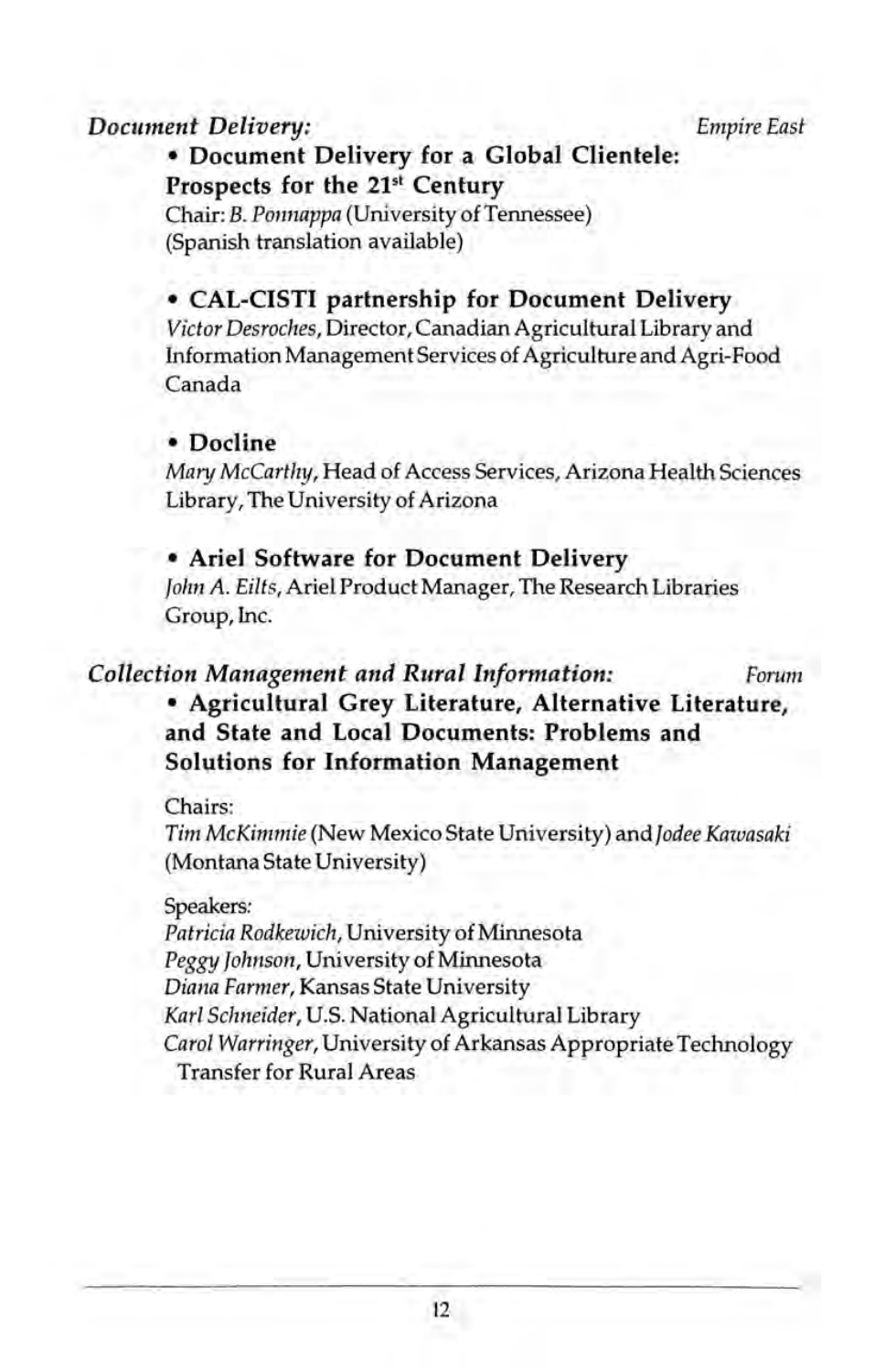### *AGRICOLA Databases Discussion: Empire West*

Sponsored by the AGRICOLA Interest Group *Co-Chairs:Anita Battiste* (University of Florida) and *Maria Porta*  (University of Illinois)

### • AGRICOLA

*Shirley Edwards,* Director of Indexing Branch, U.S. National Agricultural Library

### • AGRIS

*Joseph Judy, Manager,* W AICENT /FAOINFO Dissemination Branch, Food and Agriculture Organization of the United Nations

### • CAB ABSTRACTS

*Dr. Christina Cunliffe,* Publisher, Database Products, CAB International

### *The Changing Information Environment: Empire Central*

Co-Chairs: *Debbie Currie* (Louisiana State University) and *Andrea Powell* (CAB International)

### • Rewriting the Rules: Coping with Change in the Information Chain

*Michael Somers* (Kansas State University) *Pat Craumer* (SilverPlatter Information, Inc.) *Anne McKee* (B.H. Blackwell)

- 11:00 11:45 Interest Group Discussions
- 11:45 12:00 Preparation of Interest Group Reports
- 12:00 1:30 Luncheon Speaker: *Dr. Michael Reid, Starlight*  Associate Dean, University of California, Davis, USA, "Agricultural Problem Solving: Prospects for Use of the Internet" Moderator: *Beverlee French* (University of California, Davis)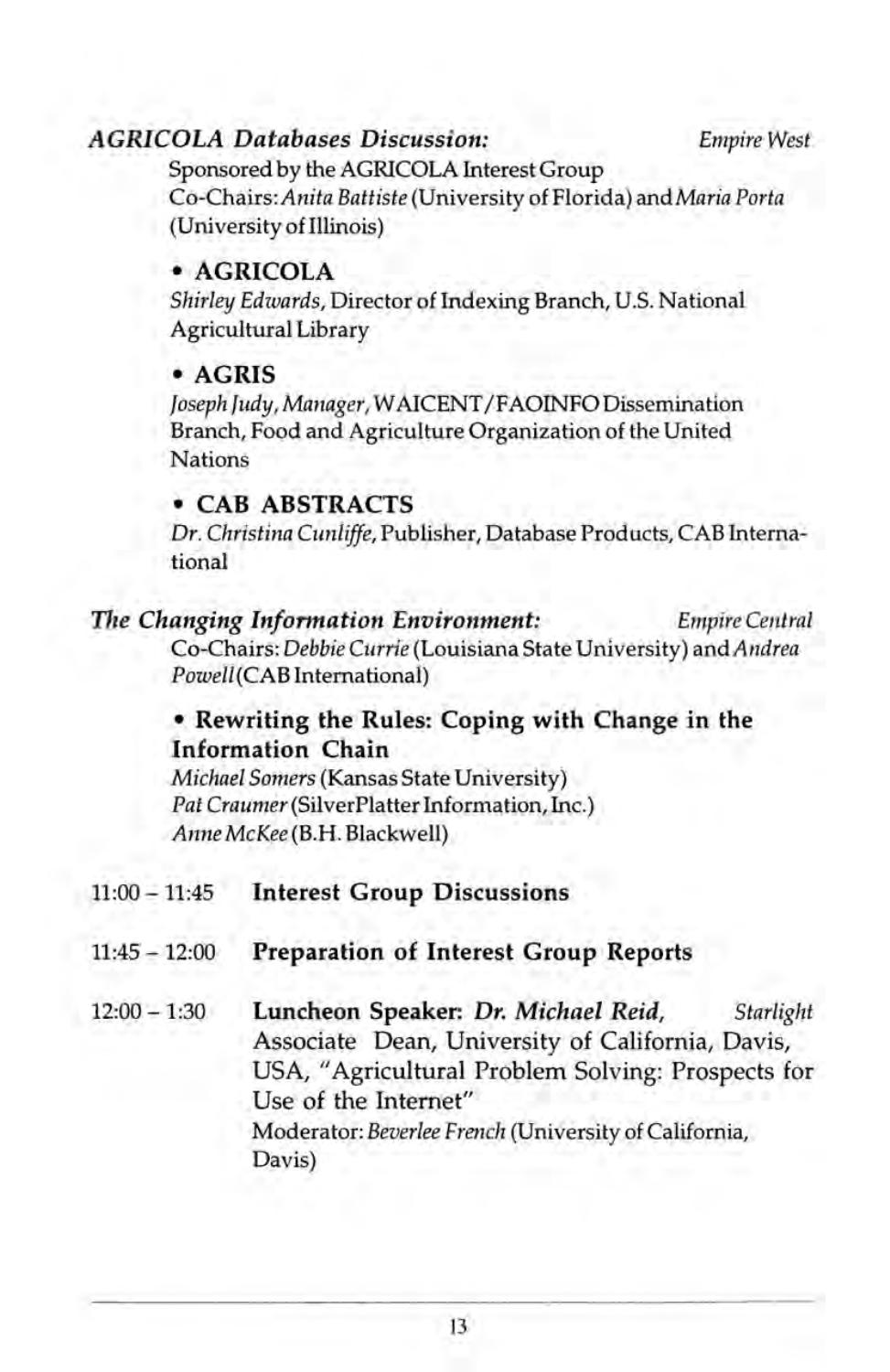### 1:30 - 2:30 **Concurrent Papers IV (Extension and Distance Education)**

*Session One: Building Partnerships (panel)* 

*Empire West*  Moderator: *Jeanne Pfander* (The University of Arizona)

**Enhancing Access to Agriculture and Other Extension Materials: A Cooperative Project at Kansas State University**  *Amy Hartman, Luann Ingersoll, Angela* R. *Jones,* and *Michael A. Somers*  (Kansas State University, USA)

*Session Two: Training* / *Strategic Planning* 

*Empire East*  Moderator: *Tim McKimmie* (New Mexico State University) (Spanish translation available)

- 1) **Information Competency: It's Not Just Bibliographic Instruction Anymore**  *Patricia Wilson* and *Antoinette Paris Powell* (University of Kentucky, USA)
- 2) **Case Study of Teamwork in the Reference Unit at the st. Paul Campus Central Library**  *JoAnn DeVries* (University of Minnesota, USA)
- 3) **Evaluation of Carl Reveal Service as a Source for Current Awareness: Case Study at University of Arkansas**  *Lutishoor Salisbury* and *Alberta Bailey* (University of Arkansas)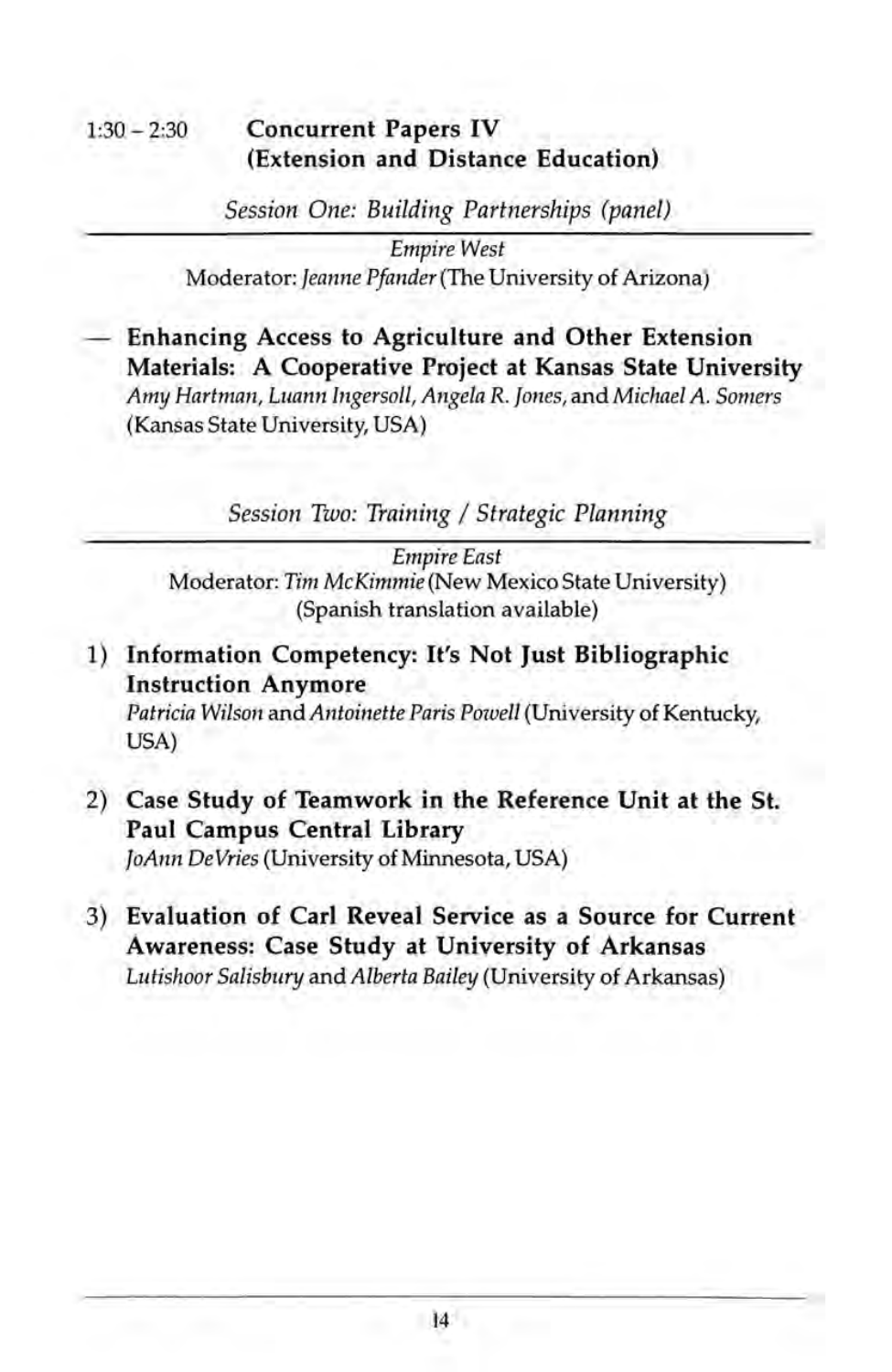*Session Three: Designing Information Tools* / *Distance Education* 

*Empire Central*  Moderator: *Tim Cullen* (Natural Resources Institute)

- 1) **Give Them What They Want: Participatory Development of a WWW Agricultural Database Collection**  *Gerry McKiernan* (Iowa State University, USA)
- 2) **Journal Online News: Facilitating Communication on Evaluation of Subscriptions Using the World Wide Web**  B. P. *Ponnappa* and *Sandra Leach* (University of Tennessee Libraries, USA)
- 3) **Diversity and Distance Learning: A Challenge for Distance Educators**  *Geraldine* H. *Holmes,* PhD. (Louisiana State University, USA)
- $2:30 3:00$ **U.S. National Agricultural Library (NAL) Update**  (Spanish translation available) *Empire East*
- $3:00 4:00$ **USAIN Executive Council,** *Empire East*  **IAALD Board and Interest Group Reports; Conference Wrap-Up**  (Spanish translation available)

Afternoon/Evening: **Tours of Tucson** *(see Tours sheet)* 

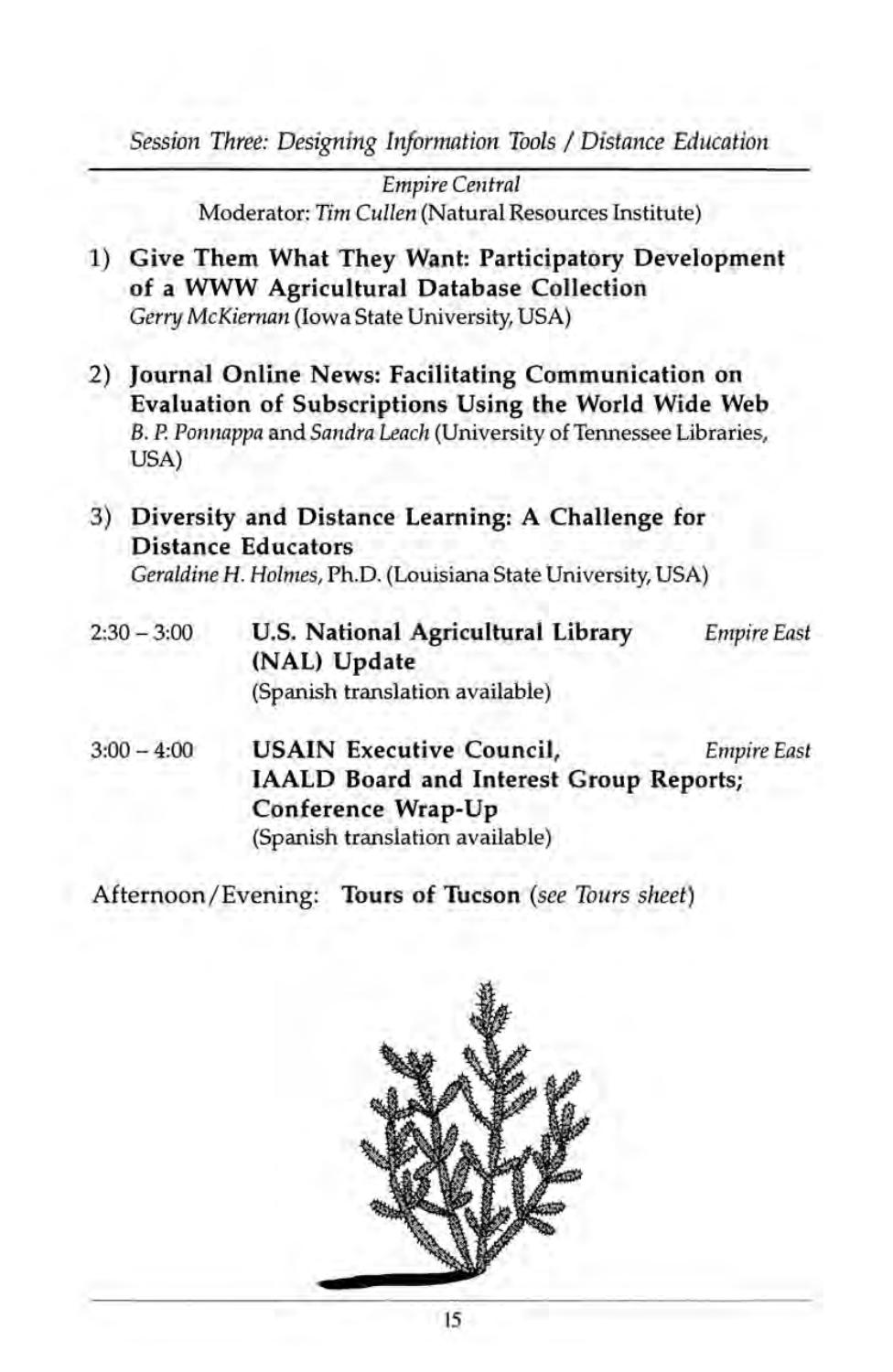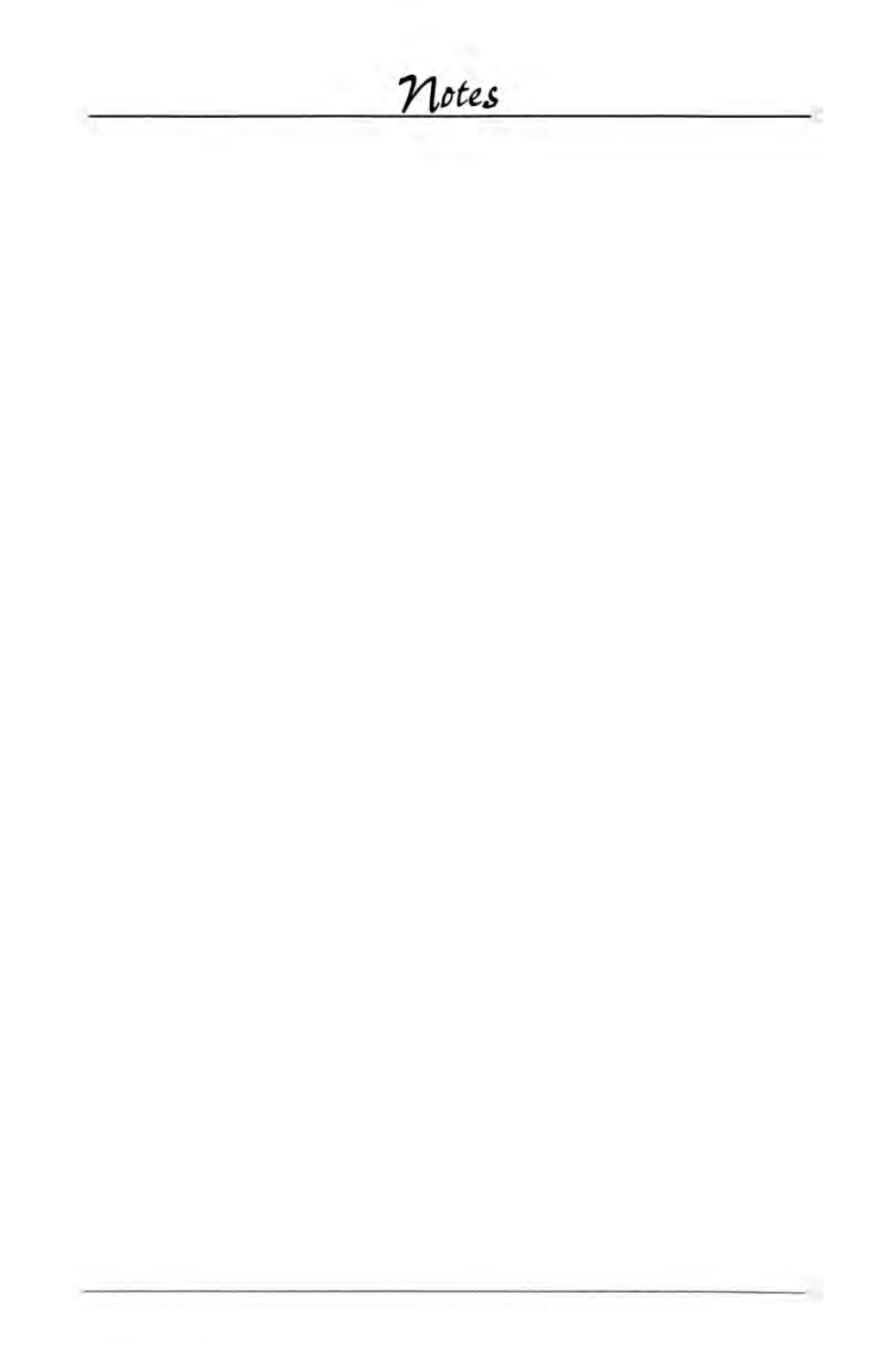### **Conference and Travel Grant Sponsors**

U.SD.A., Research and Science Exchanges W.K. Kellogg Foundation United States Agricultural Information Network International Association of Agricultural Information Specialists College of Agriculture, University of Arizona University of Arizona Libraries Cargill Information Center Arid Lands Information Center, University of Arizona Pioneer Hi-Bred Corporate Library

### **Conference bags**

Designed by *Joe Martin,* University of Kentucky, and provided through the courtesy of USAIN and IAALD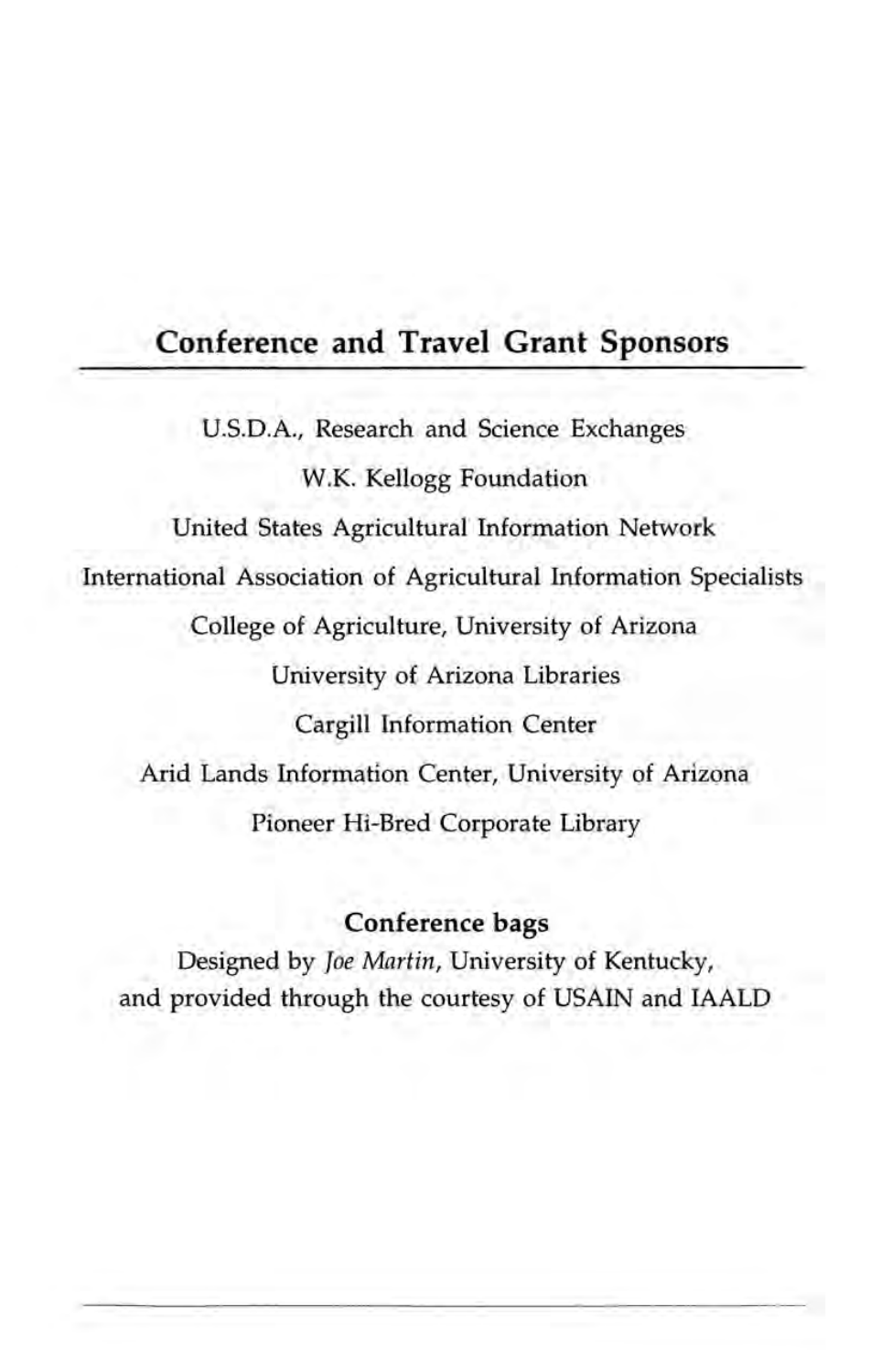Conference and Program Chair . *Barbara Hutchinson* 

Program Committee

*Tim Cullen Christina Cunliffe Jodee Kawasaki Rita Fisher Toni Powell Jan van der Burg* 

Conference Planning Support

Contributed Papers

*Carla Long Casler* 

*Debbie Currie,* Chair *Anita Battiste(reviewer) Sharon Fugitani* (reviewer) *Margaret Merrill* (reviewer) *Kay Mowery* (reviewer) *Susan Schultz* (reviewer)

Corona Ranch

Corporate Sponsorship

*Elissa Cochran Carla Long Casler* 

*Julia Peterson Barbara Hutchinson* 

Exhibits and Vendor Sponsorship *Carla Long Casler* 

Equipment and Signs

Signs and General Support

Secretarial Support

Local Arrangements

**Moderators** 

Printed Program

Eastern European Roundtable and Latin American Sponsorship *Elissa Cochran* 

*Michael Haseltine* 

*Sydney Hutchinson* 

*Mary Villafane* 

*Douglas Jones* 

*Carol Robertson* 

*Robert Casler* 

*Maria Pisa Janet Wright Barbara Hutchinson*